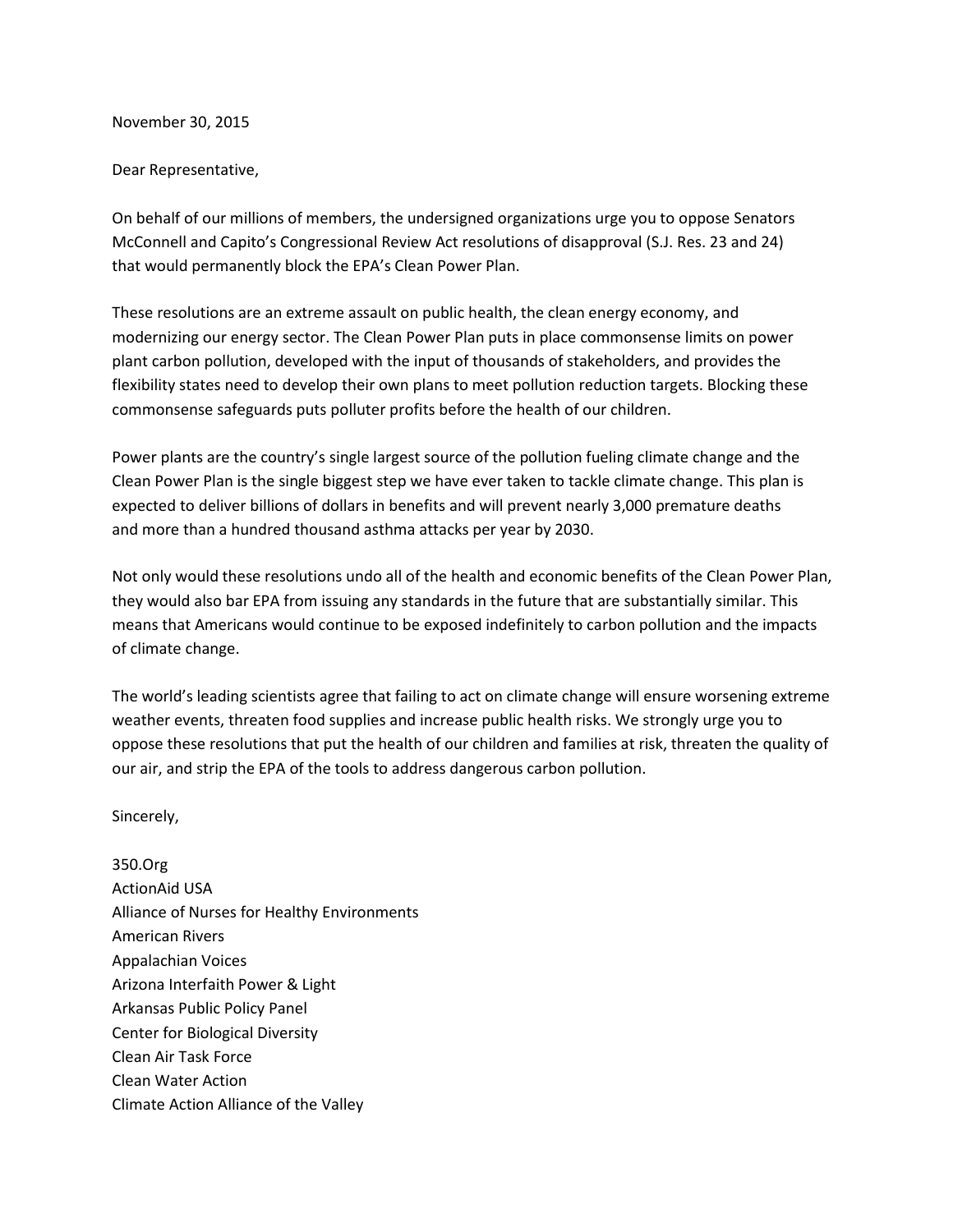Climate Law & Policy Project

- Climate Parents
- Coalition on the Environment and Jewish Life
- Colorado Interfaith Power & Light
- Conservation Voters for Idaho
- Conservation Voters of South Carolina
- Defenders of Wildlife
- Delaware Interfaith Power & Light
- Earthjustice
- Earth Ministry / Washington Interfaith Power & Light
- Elders Climate Action
- Environment America
- Environment Arizona
- Environment California
- Environment Colorado
- Environment Connecticut
- Environment Florida
- Environment Georgia
- Environment Iowa
- Environment Maine
- Environment Maryland
- Environment Massachusetts
- Environment Michigan
- Environment Minnesota
- Environment Missouri
- Environment Montana
- Environment Nevada
- Environment New Mexico
- Environment New Hampshire
- Environment New York
- Environment North Carolina
- Environment Ohio
- Environment Oregon
- Environment Rhode Island
- Environment Texas
- Environment Virginia
- Environment Washington
- Environmental Advocates of New York
- Environmental Investigation Agency
- Environmental Justice Leadership Forum on Climate Change
- Environmental Law and Policy Center
- Environmental and Energy Study Institute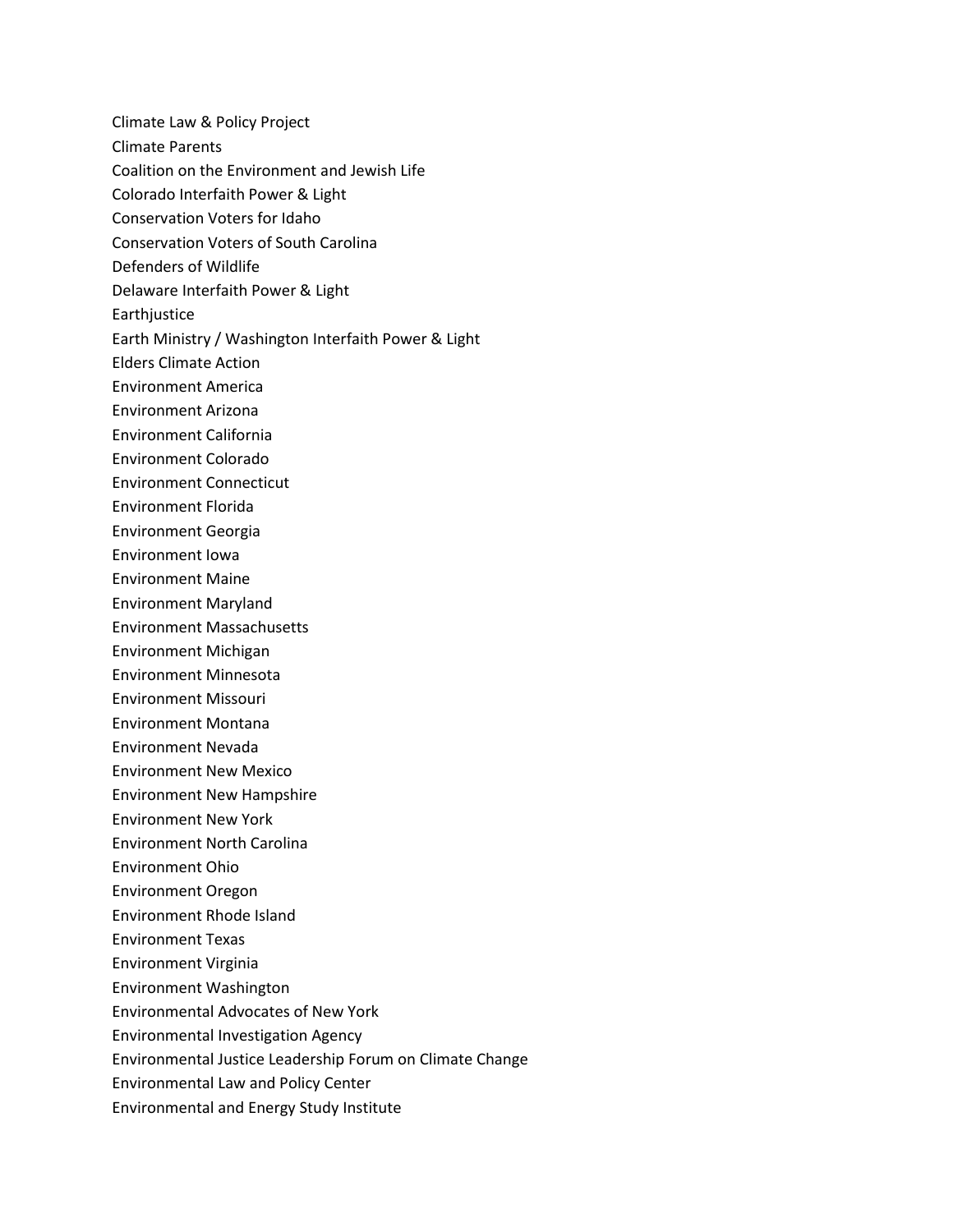Environmental Defense Action Fund

- Georgia Interfaith Power & Light
- GreenLatinos
- Health Care Without Harm
- Hoosier Interfaith Power & Light
- Illinois Interfaith Power & Light
- Interfaith Power & Light
- Interfaith Power & Light (DC. MD. NoVA)
- Iowa Interfaith Power & Light
- Iowa Chapter Physicians for Social Responsibility
- International Forum on Globalization
- KyotoUSA
- League of Conservation Voters
- League of Women Voters
- Maine Interfaith Power & Light
- Maine Conservation Voters
- Maryland League of Conservation Voters
- Massachusetts Interfaith Power & Light
- Michigan League of Conservation Voters
- Minnesota Interfaith Power & Light
- Missouri Interfaith Power & Light
- Montana Conservation Voters
- Montana Environmental Information Center
- Natural Resources Defense Council
- Nebraska Interfaith Power & Light
- New Jersey League of Conservation Voters
- New Mexico Interfaith Power & Light
- New Virginia Majority
- New York Interfaith Power & Light
- New York League of Conservation Voters
- North Carolina Interfaith Power & Light / North Carolina Council of Churches
- North Carolina League of Conservation Voters
- Ohio Interfaith Power & Light
- Oklahoma Interfaith Power & Light
- Oregon League of Conservation Voters
- PDA, Tucson
- PennEnvironment
- Pennsylvania Interfaith Power & Light
- Physicians for Social Responsibility
- Physicians for Social Responsibility, Arizona
- Physicians for Social Responsibility Maine Chapter
- Polar Bears International